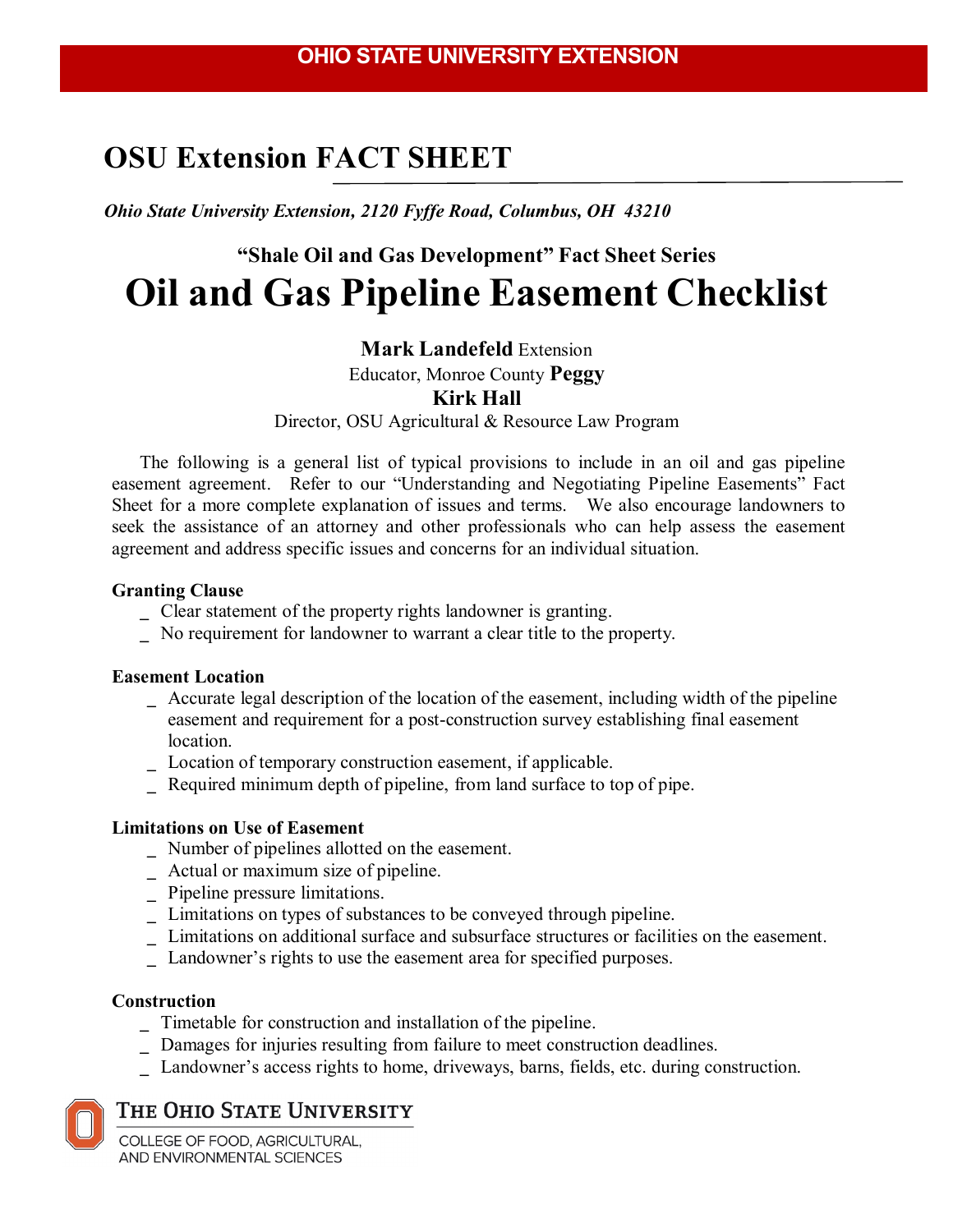- Adherence to Best Management Practices and Ohio Department of Natural Resources pipeline standards and construction specifications.
- \_ Methods for replacing topsoil and vegetation after construction
- \_ Requirements for restoration of land surface after construction
- Restrictions on use of landowner's property for construction-related activities such as parking, equipment storage and sanitary stations.
- Requirements for crossing waterways on the property during construction.
- Minimization of impacts on woodlands and timber.
- \_ Minimization of impacts on field crops.
- \_ Procedures for addressing impacts on drainage, fencing, gates or other land improvements.
- \_ Management of livestock or other business uses on property during construction.
- Markers to identify location of pipeline upon completion of construction.

### **Maintenance of the Pipeline**

- \_ How and where to access the pipeline easement for inspection and maintenance.
- \_ Defined boundaries for inspection and maintenance activities.
- \_ Routine inspection and maintenance schedule, including prohibited times for inspection and maintenance activities.

### **Landowner Liability**

\_ Indemnification provision protecting landowner from liability for acts of company and third parties.

### **Termination and Abandonment**

- \_ Termination date for easement, if applicable.
- $\overline{\phantom{a}}$  Conditions for automatic termination, such as failure to construct pipeline.
- Clear definition of actions or inactions that result in abandonment of the pipeline.
- \_ Company's obligations for notification and removal of structures and equipment following termination or abandonment.

### **Miscellaneous Considerations**

- \_ Procedures for addressing and handling disputes.
- \_ Assignment rights and procedures for assignment to another company.
- \_ Procedures for amending the easement agreement.

### **Payment Terms**

- \_ Payment for the permanent pipeline easement, based on specific property characteristics and circumstances.
- \_ Payment for a temporary construction easement, if applicable.
- \_ Payment for damages resulting from construction, maintenance and long-term presence of
- the pipeline on the property, including harm to or loss of timber, crops and soil.
- \_ Reimbursement of attorney or appraisal fees, surveys and other costs.

### **Summary**

Use this checklist to help assess the provisions in an oil and gas pipeline easement. This fact sheet is not intended to take the place of legal advice; landowners should seek the assistance of an experienced attorney to assist with pipeline easement review.

This fact sheet is in draft form and has been submitted to Ohio State University Extension for final *publication by The Ohio State University.*